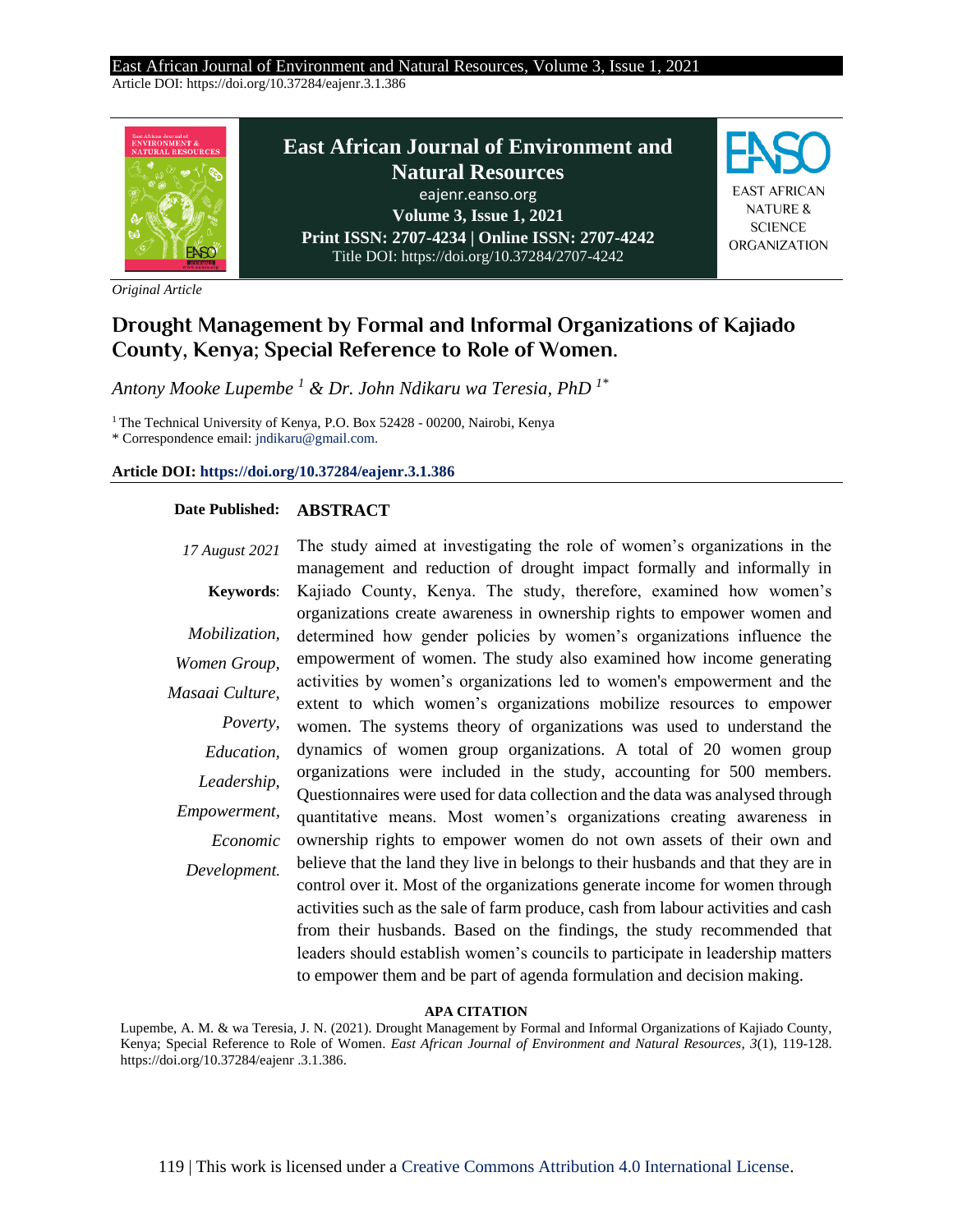Article DOI: https://doi.org/10.37284/eajenr.3.1.386

#### **CHICAGO CITATION**

Lupembe, Antony Mooke & John Ndikaru wa Teresia. 2021. "Drought Management by Formal and Informal Organizations of Kajiado County, Kenya; Special Reference to Role of Women". *East African Journal of Environment and Natural Resources* 3 (1), 119-128. https://doi.org/10.37284/eajenr.3.1.386.

#### **HARVARD CITATION**

Lupembe, A. M. & wa Teresia, J. N. (2021) "Drought Management by Formal and Informal Organizations of Kajiado County, Kenya; Special Reference to Role of Women", *East African Journal of Environment and Natural Resources*, 3(1), pp. 119-128. doi: 10.37284/eajenr.3.1.386.

#### **IEEE CITATION**

A. M. Lupembe & J. N. wa Teresia, "Drought Management by Formal and Informal Organizations of Kajiado County, Kenya; Special Reference to Role of Women", *EAJENR*, vol. 3, no. 1, pp. 119-128, Aug 2021.

#### **MLA CITATION**

Lupembe, Antony Mooke & John Ndikaru wa Teresia. "Drought Management by Formal and Informal Organizations of Kajiado County, Kenya; Special Reference to Role of Women". *East African Journal of Environment and Natural Resources*, Vol. 3, no. 1, Aug 2021, pp. 119-128, doi:10.37284/eajenr.3.1.386.

### **INTRODUCTION**

In many countries, women face problems that limit their social and economic development as compared to their male counterparts. There are ever-widening disparities in education, employment and wealth, characterized by the disregard of women's rights. If anything, the gains underscored by the UN decade's Women Conference held in Mexico City in 1975 on the plight of women especially in Third World countries have not helped to reverse the power relations and burden on women (UNESCO, 1985).

At the close of the 20th century, it became clear that poverty was ravaging some parts of the world at an alarming rate. In developing countries, the number of people living on less than one US dollar a day was increasing rapidly and their access to quality social services was declining (UNICEF, 2000). This problem has been compounded by the HIV/AIDS pandemic, gender inequalities and social and political upheavals in this century. The current argument is that poverty reduction in developing countries will require a combination of approaches that specifically promote the efficient and transparent use of local resources, public funds and foreign aid to achieve gender equity (Bari, 2005) and integration of women in the process.

Governments have created forums for women groups to address socio-economic and political issues affecting their well-being. Through such groups, members gain through economic empowerment, skills development, and the creation of awareness, social interaction and moral support.

Makokha (2008) defines women groups as a form of self-help groups which are voluntary associations for poor people, "who join efforts, ideas and resources for the purpose to address issues affecting them through self-help and mutual help". Self-help groups promote small-scale savings among their members, which are often kept with a bank under the name of the group. In most cases, membership to such groups rarely exceeds twenty members per group.

In Kenya, the women's groups' movement emerged in the pre-independence era and scaled up in the wake of independence in response to the development aspirations targeting illiteracy, poverty and disease burden (Makokha, 2008). In the colonial era, women were organized into small groups to provide labour in the white farms. The grouping approach was useful regarding control of labourer's, moral support and the amount of output. This form of organization became a culture that transcended into the independence period because women realized that by embracing the group mentality, they were able to achieve many things, let alone higher output in the farms.

The pastoral community in Kajiado County suffered during the 2013 drought considering their only source of income was destroyed by drought. Hence poverty levels went high but the county government came to their rescue by proving bursaries for the children and also opening up dairy farms for them to supply milk.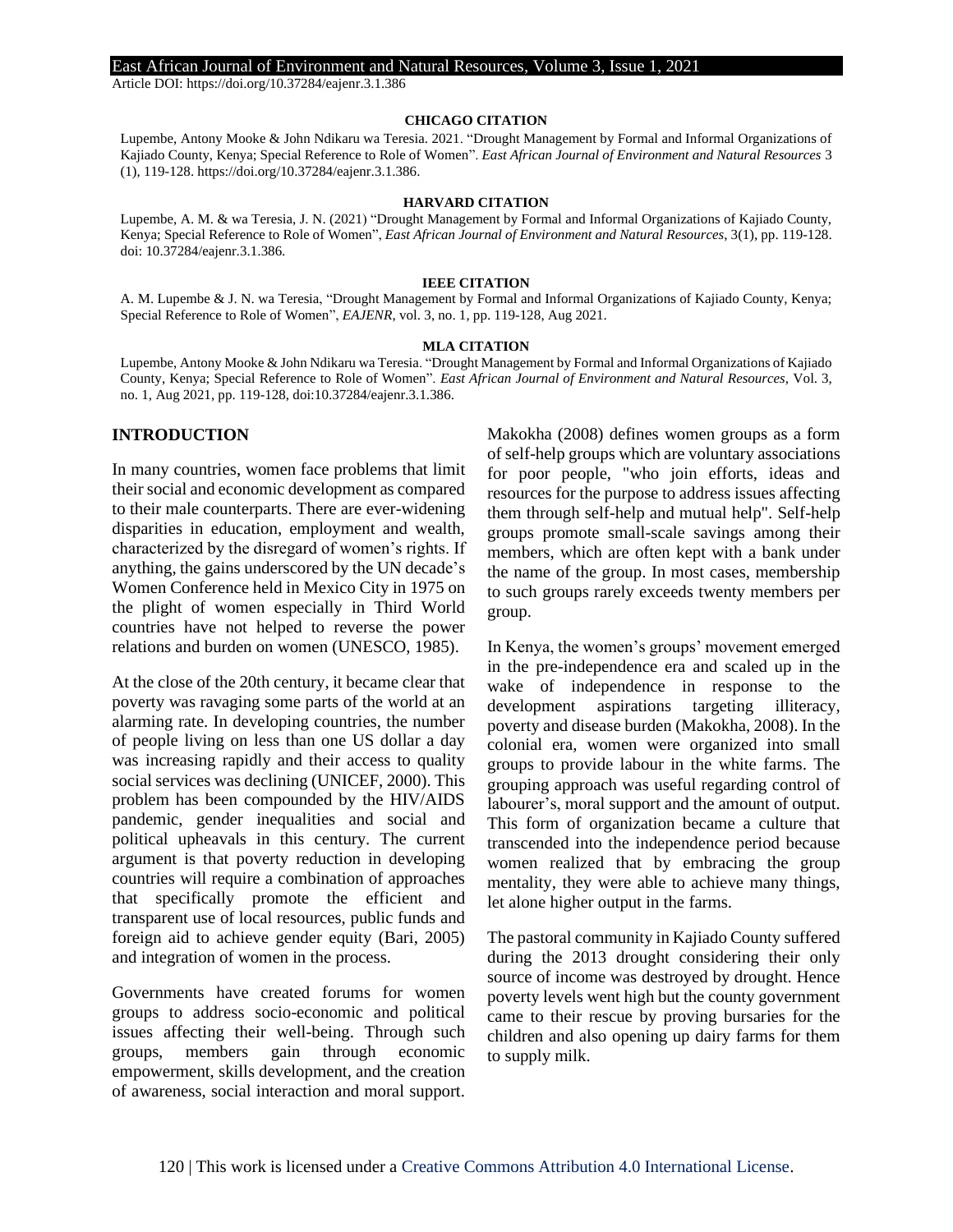Article DOI: https://doi.org/10.37284/eajenr.3.1.386

The Country Government also opened up markets so the women could sell their Maasai ornaments. Immediately after the inter-county cultural day in 2016, a number of women got the scholarship to go abroad and learn how to improve their skills in doing business. Other organizations also helped women in the community to manage the effects of drought include the Neighbours' Initiative Alliance (NIA) and National Drought Management Authority (NDMA). The organizations help in giving early warnings to pastoralists; establishing measures to curb the drought and also educated and trained the communities prior to during and after the drought has struck.

In November 2017, the National Council of Governors started the *Ushanga* Kenya Initiative, which involved seven counties. Several women groups registered under *Ushanga* Initiative in Kajiado County, thereby becoming legible to receive loans and equipment grants to enable them to undertake their daily business activities. This was helpful to the women considering that they were the most affected by drought, as they remain at home while the men went searching for pasture and water for their animals.

### **EMPIRICAL LITERATURE**

### **Women Contribution to Development**

Women in developing countries are united by the hope that organization, education and resistance would in the long run provide many with a means of escaping from or minimizing the tight grip of poverty and subordination. Although the process of modernization with its emphasis on capital accumulation and the move away from artisan production is not necessarily gender specific, its effects have often been to deprive many poorer women of ready access to reliable revenue based on subsistence production.

This process has been reinforced by the maleoriented development profits and employment opportunities in the capitalist waged sector which has reinforced the subordination of women. Development policies are addressed directly to women and formulated for them that they may be able to alleviate this plight (Afshar, 1991).

In the human society, development is a many-sided process. At the level of an individual, it implies increased skill and capacity, greater freedom, creativity, self-discipline, responsibility and material well-being. The relations that develop within any given social group are crucial to the understanding of the society as a whole. At the level of social groups, development implies an increased capacity to regulate both internal and external relationships.

### **History of Women Groups in Kenya**

The history of women groups dates back to the early period where membership was ascribed. One became a member of a particular group by virtue of birth, age, and adoption into a kin or territorial unit. There existed the traditional mutual assistance groups among different Kenyan ethnic groups, which formed the nucleus of the prevailing women groups. Such groups were known as *Ngwatio* among the Agikuyu. *Mwethya* among the Kamba, *Ematotryok* among the Maasai, *Saga* among the Luo and *Obwasio* among the Abaluyia (Gathigi, 2000).

In the agricultural cultivation areas, the above groups were a form of cooperative working groups. Women assisted each other in planting, weeding, harvesting, firewood collection and other chores. From such mutual assistance, women were able to play their roles as farmers effectively as well as that of food provision in the household (Gathigi, 2000). During the colonial period in Kenya (1940-1960), the colonial authorities established more women clubs. The aim was to promote women's participation in the country's development. The clubs that existed prior to 1940 were the East African Women League (1917) and Kenya Girl Guides (1920).

Among those formed between 1940-1960 were Maendeleo Ya Wanawake Organization (MYWO) (1952), the Nairobi Business Woman (1955), Mother's Union (1955) and the National Nurses Association (Gathigi, 2000). Though most of the early clubs and associations were dominated by the wives of white settlers and African administrators, they worked within the framework of traditional groups on mutual assistance. These clubs became focal points in protecting and furthering women's interests. In 1955, agricultural, health, nutrition and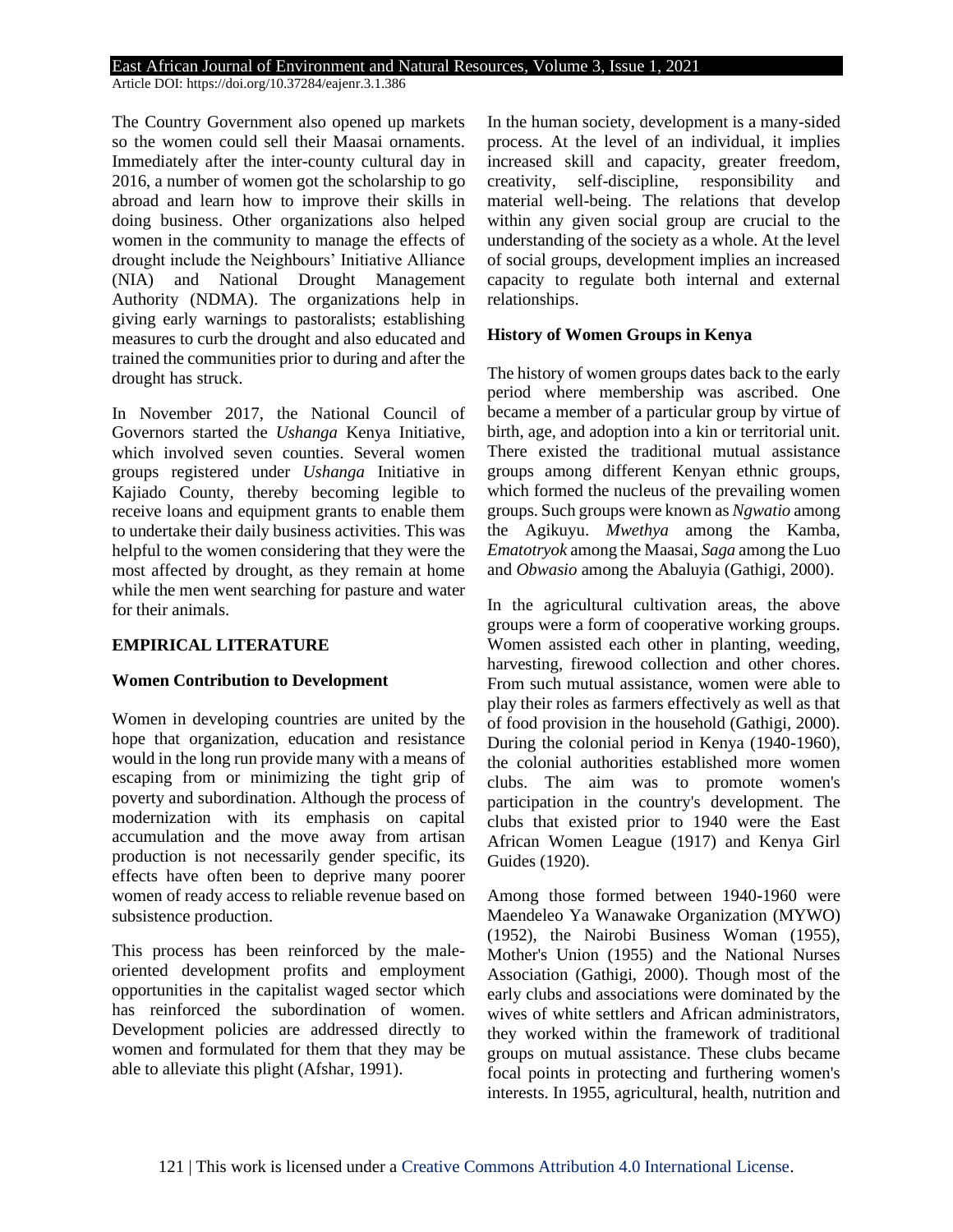Article DOI: https://doi.org/10.37284/eajenr.3.1.386

hygiene training for African women was started under the umbrella of the Maendeleo Ya Wanawake Organization.

The clubs were further used as a means for developing skills essential to their participation in the political sphere. During the peak of the Mau uprising there began to emerge rural women groups in the country. Women members consisted of those who lost their husbands or those whose husbands had left their homes for liberalization struggle. Their efforts were mainly directed to shelter and home improvement in general (Gathigi, 2000). With such joint efforts, the women hoped to assume their husband's previous roles on top of the expected ones.

With the attainment of independence, many more women's organizations came up, sometimes with a changed focus, having realized that some of the economic benefits some of the earlier organizations had expected to reap from the achievement of political independence did not materialize. They had to change their focus to match the new realities which meant devising their means of turning the opportunities offered by political independence into economic gains, and fighting its shortcoming to the women members of the organization (Ogeno, 1993).

After Kenya attained independence in 1963, the national motto of 'Harambee' which means 'together as one' adopted a similar line to that of traditional mutual assistance groups and the Yoruba "Esusu' cooperative rating credit schemes. The national motto called for collective effort, cooperative enterprises and all forms of self-reliance endeavours in the country. The result was the formation of various self-help projects and groups all over the country. Women began to organize themselves along the formal lines of women groups. Through these groups, they would be able to promote their interests (Gathigi, 2000).

In the 1970s Kenya experienced the widespread formation of women groups. In 1975, the women's bureau, under the then Ministry of Culture and Social Services was formed. It was charged with the responsibility of overseeing women groups' activities. Its formation was a reflection of the government's official acknowledgement of efforts being made by women in rural development (Gathigi, 2000).

Following the efforts of the women's bureau, there was a shift from women groups' activities being organized on purely home improvement and social welfare activities to encompass income generation activities. The aim was to enable women to improve their economic status and that of their families through the income obtained. In the rural sector, we today find the greatest number of formally organized women organizations in the country. These are the small associations introduced into the country in 1971 as part of the Special Rural Development Programme (SRDP) and built on the foundation provided by traditional groups. The stated objective of the SRDP was the improvement of rural life through the strengthening of women's leadership and increasing their involvement in development projects.

It also aimed at increasing women skills in the use of local resources (both personnel and material) in group management and planning (Ogeno, 1993). According to Chitere and Mutiso 1991, the expansion of the women's group movement is demonstrated by the increased number of groups that carry out agricultural and other welfare activities in rural areas. Women groups in Kenya today form relatively more successful categories applying the principles of self-help development if we view women aside against other social groups. The women's projects and activities comprise a significant percentage of self-help concerns in the countryside (Ogeno, 1993).

### **Gender and Poverty**

A gender perspective means recognizing that women stand at the crossroads between production and reproduction, between economic activity and the care of human beings and, therefore, between economic growth and human development. They are workers in both spheres-those most responsible and therefore with most at stake, those who suffer most when the two spheres meet at cross-purposes, and those most sensitive to the need for better integration between the two. There is overwhelming evidence that women and girls are more disadvantaged than men and boys, both across societies and among the poor (Sen & Mukherjee, 2014).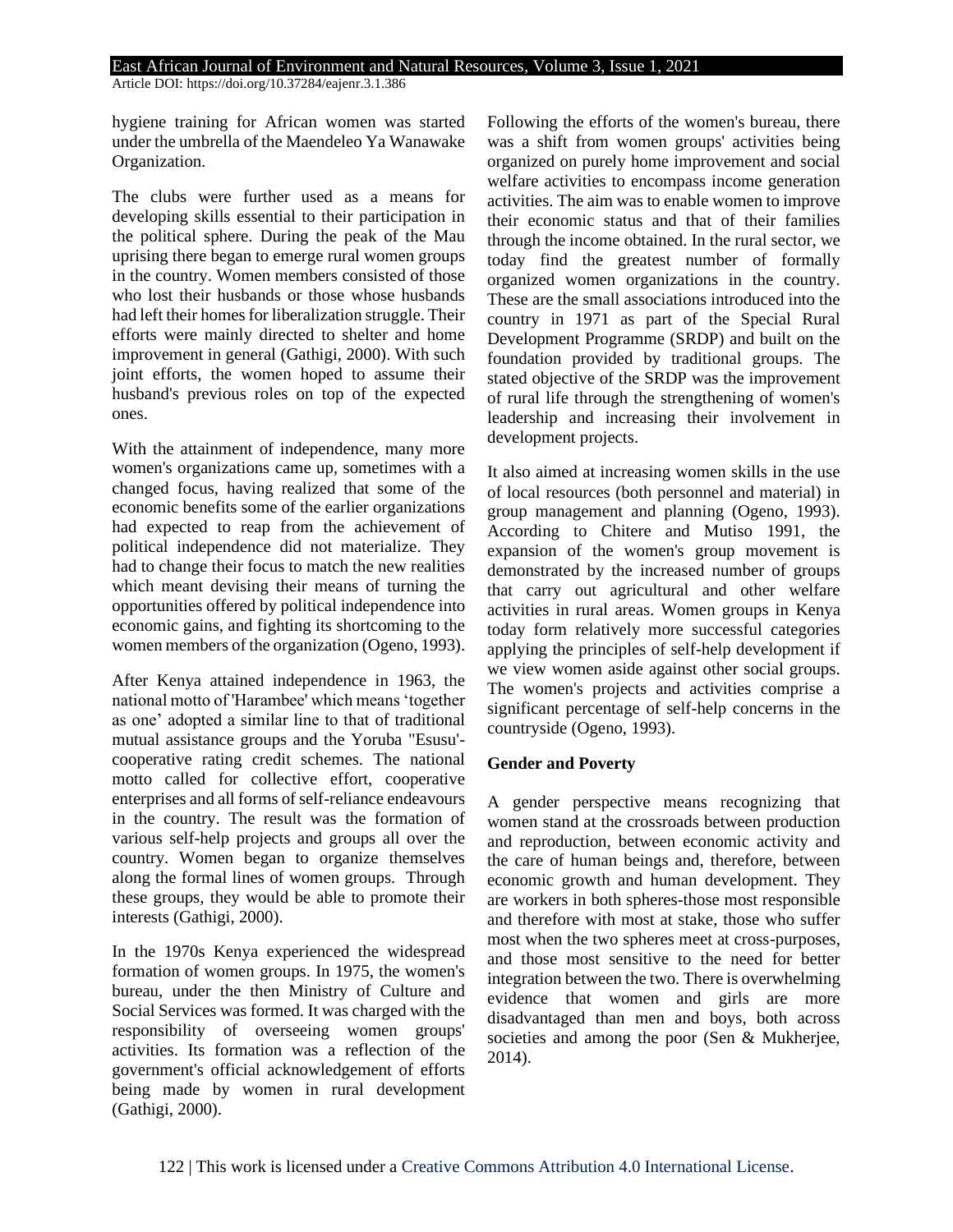Article DOI: https://doi.org/10.37284/eajenr.3.1.386

Six out of ten of the world's poorest people are women, who must, as the primary family caretakers and producers of food, shoulder the burden of tilling the land, grinding grain, carrying water and cooking. This is not an easy burden. In Kenya, women can burn up to 85% of their daily calorie intake just by fetching water. Yet some 75% of the world's women cannot get bank loans because they have unpaid or insecure jobs and are not entitled to property ownership. This is one reason why women comprise more than 50% of the world's population but own only 1% of the world's wealth (UNDP, 2010).

According to UNDP (2010), equality between men and women is more than a matter of social justice; it is a fundamental human right. However, gender equality also makes good economic sense. When women have equal access to education and go on to participate fully in business and economic decisionmaking, they become a key driving force against poverty. Women with equal rights are better educated, healthier, and have greater access to land, jobs and financial resources. Their increased earning power in turn raises household incomes.

By enhancing women's control over decisionmaking in the household, gender equality also translates into better prospects and greater wellbeing of children, reducing poverty of future generations. Gender equality and women's empowerment are central to achieving the Millennium Development Goals. While there are defined trends in gender equality; there are still many areas of concern. Girls account for the majority of children not attending school, almost two-thirds of women in the developing world work in the informal sector or as unpaid workers in the home. Despite greater political participation, women are still outnumbered four-to-one in legislatures around the world (UNDP, 2010).

According to Kimani and Kombo (2010), the commitment of the Kenyan government to eradicate poverty is manifest in its current development strategies as demonstrated with efforts towards the achievement of the Millennium Development Goals, especially goal number one, regarding the eradication of poverty to less than 30% of the Kenyans by 2015 and the Kenya vision 2030.

However, the reality on the ground indicates that despite Government and non-Governmental interventions, the increase in the number of the poor both in rural and urban Kenya has been worrying. Creates a need to intensify poverty reduction efforts in planning and programming, especially as regards human resource development, health, employment, physical infrastructures, agriculture, rural development, trade, public safety, law and order, all of which are instrumental in scaling up the development process and poverty eradication. Moreover, sustainable poverty reduction strategies must engage both women and men as actors and beneficiaries (Kimani and Kombo, 2010).

### **Women Groups in Poverty Reduction**

According to Kabeer (2003), the United Nations Millennium Summit, in which 189 governments were represented, committed to taking collective responsibility for halving poverty by 2015. The millennium declaration laid down some key development goals framed to reflect its fundamental values. Along with the reduction of poverty and hunger, this included commitments to the promotion of human development, environmental sustainability and development partners. In addition, they included an explicit commitment to gender equality as an end in itself where no individual or nation should be denied the opportunity for benefiting from development.

The equality rights and the opportunities of women and men must be assured. Since women continue to be perceived primarily in terms of their reproductive roles, there is no explicit mention of gender inequality to millennium development goals and poverty eradication. Indeed, gender equality largely appears in the millennium development goal in relation to health and education. Women's economic agency as a force for poverty reduction continues to be overlooked in the policy discourse. It is because of this that the researcher saw the need for the inclusion of gender equality in relation to the participation of women groups in poverty reduction (Kabeer, 2003).

### **Theoretical Framework**

According to Hammond (2010), a system consists of sub-systems, closed and open systems, systems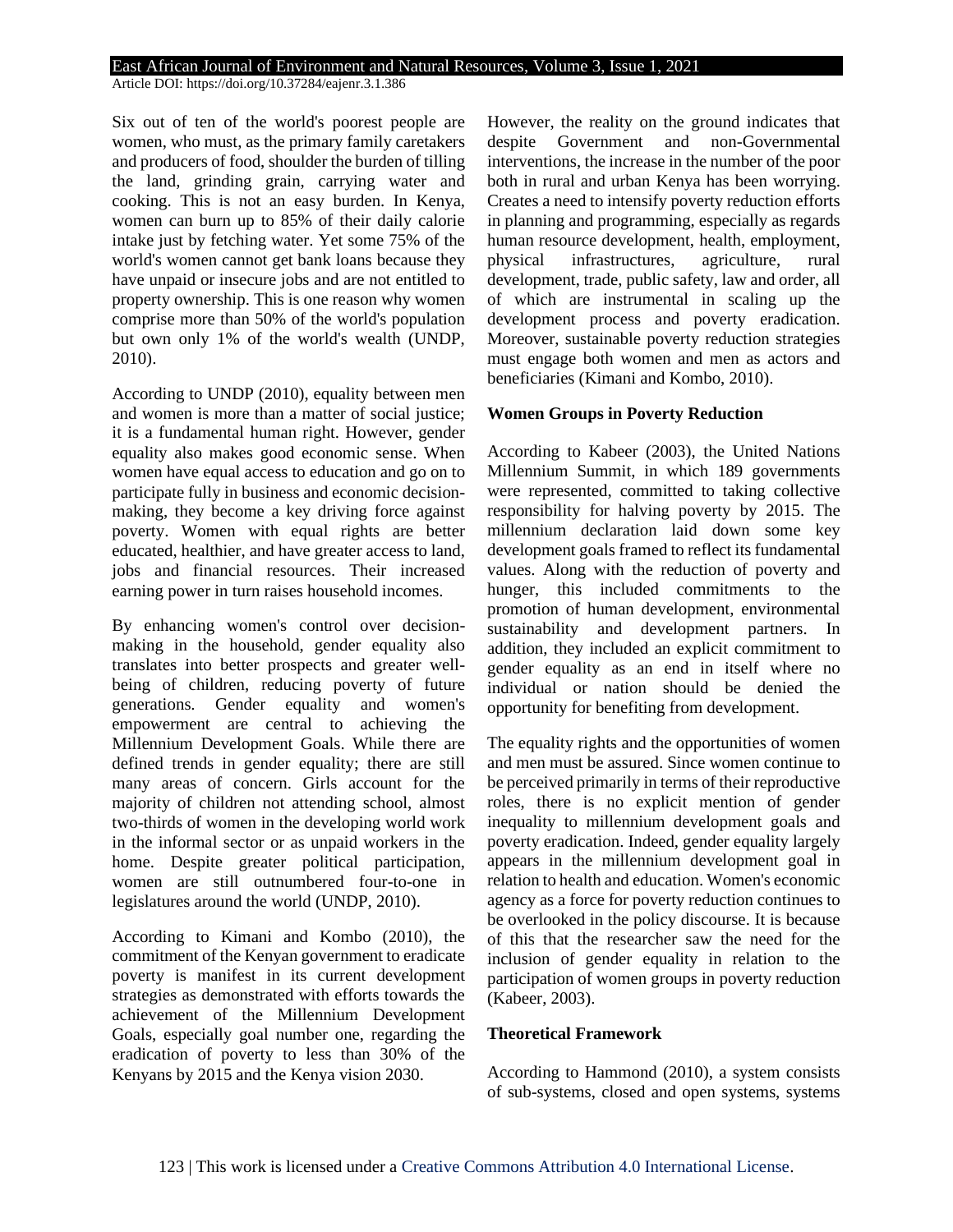Article DOI: https://doi.org/10.37284/eajenr.3.1.386

boundaries, feedback and system balance (homeostasis). This is was helpful in understanding the complex interactive nature of community development as systems. Hammond perceived community development as an interactive entity. Community development can refer to the general community, its institutions, structures and activities. Larger systems include donors, NGOs and government.

It was emphatic that a system is defined by a sort of boundary (an imaginary line) that determines the internal and external activities of a system. In this study, a system referred to Kajiado County. It is within this geographical area that exists a cluster of women groups. The women's group activities, institutions' policies and procedures form the subsystems.

These must be intertwined to give one whole towards achieving the organizational goals. Inclusive of this is the "entropy" a force or tendency which is present in all systems. It exists in monitoring the balance, between the internal and external systems hence homeostasis. (Little, 1970) describes this in a term, cybernetics (control, regulations mechanisms found within a system). This was used by Greeks in underscoring the necessity of a working system.

### **CONCEPTUAL FRAMEWORK**

#### **Figure 1: Conceptual Framework**

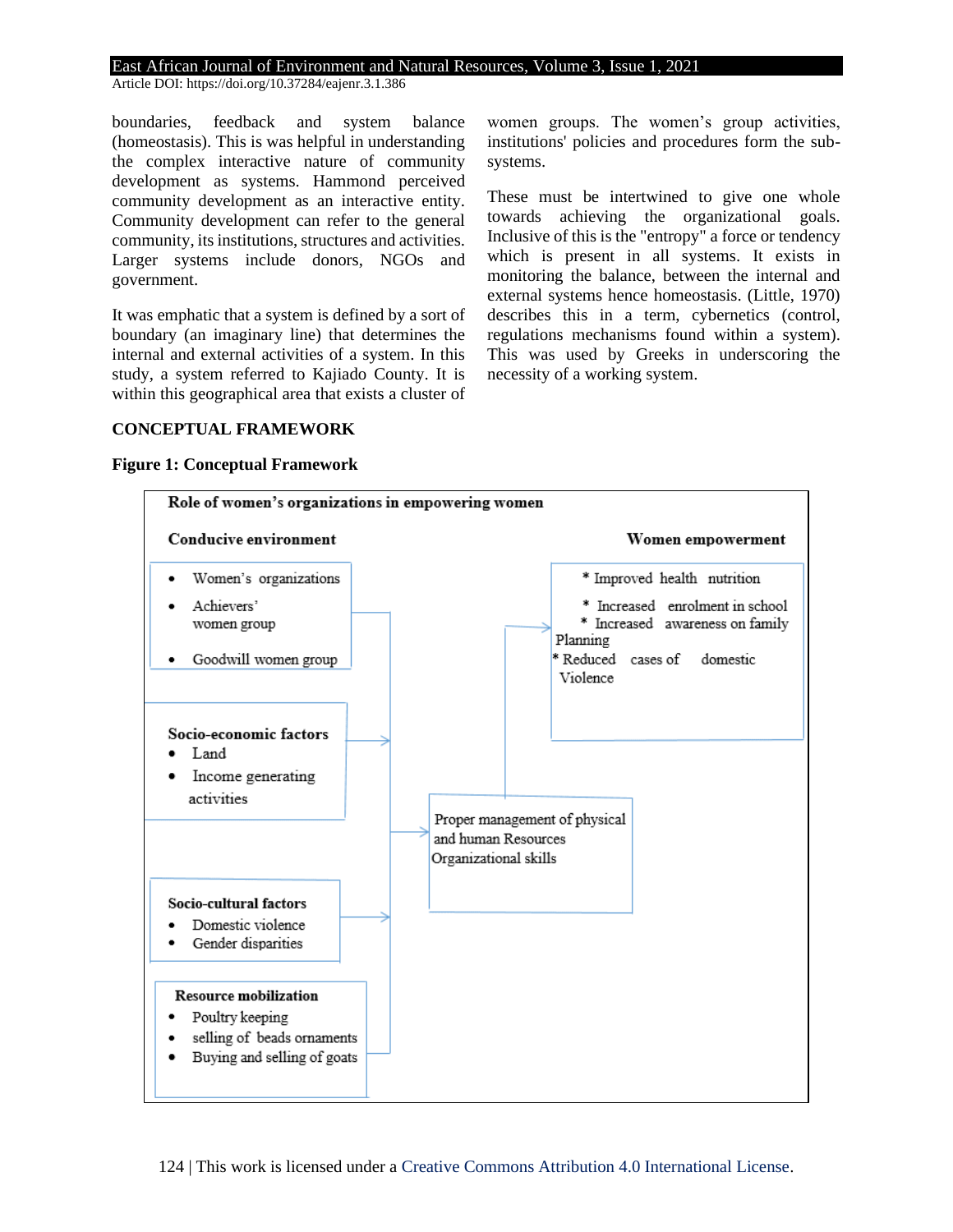Article DOI: https://doi.org/10.37284/eajenr.3.1.386

#### **METHODOLOGY**

The primary and secondary data were used in the study. The primary data was collected using questionnaires. A sample of 20 participants was drawn from a target population of 500 members of women organizations in Kajiado County. The validity of the questionnaire was ascertained through consulting with the research supervisors on the content and the data collection tool.

The reliability of the questionnaire was attained by conducting a pilot study where two women from Kajiado County who are involved. The data collected was analysed through processes that included organizing, categorizing and synthesizing. The data was coded for subsequent interpretations.

### **RESULTS AND FINDINGS**

#### **Rate of Response**

The study had a response rate of 98% whereby 488 questionnaires were returned out of the 500 questionnaires that were distributed. According to Mugenda and Mugenda (2003), a response rate of above 70% is considered to be a very good response.

The high response rate was attributed to the data collection procedures, where the researcher prenotified the potential participants of the intended survey and the questionnaires were selfadministered.

#### **Marital Status of the Respondent**

The findings indicated that most of the respondents (59%) were married. This implies there were more married women in women's organizations. This meant that men encouraged their wives to join women's organizations by giving financial support to empower themselves economically and socially

#### **Table 1: Attendance of Any Leaders' Meetings**

### **Main Occupation of the Respondents**

The findings indicated that the majority of women were in business; the second significant number of them were farmers, with a few housewives and a very small number indicating that they were salaried. This implies that the majority of the respondents were businesswomen who participated in women's organizations to boost their capital and also housewives who struggle to empower themselves economically.

Interviewed respondents claimed that they have children ranging from 4-6 and mostly all are in school. This may be a factor that encourages most women to participate in women organizations to source school fees for their school going children. This was further evidenced when the majority indicated that they both (with husband) assist each other in paying the school fees.

### **Gender Policy Influence on Women Empowerment**

### *Attendance of Any Leaders' Meetings*

The study findings show that the majority of the respondents (67%) indicated that in any leaders meeting at least there is a member from the organization attending at all levels. This implies that leaders' meetings are very crucial in providing information and therefore attendance by any member is very important so that they can come and teach others on arising issues that may be of importance to the group.

The majority of the respondents indicated that they do propose as a group the agenda to be tabled by their representatives and that during the meetings members are majorly involved in agenda formulation.

| Level          | Mean $(\% )$ | <b>Standard deviation</b> |
|----------------|--------------|---------------------------|
| Sub-locational | 70.08        | 4.051                     |
| Locational     | 67.23        | 5.219                     |
| Divisional     | 71.03        | 3.902                     |
| District       | 68.33        | 5.190                     |

125 | This work is licensed under a [Creative Commons Attribution 4.0 International License.](http://creativecommons.org/licenses/by/4.0/)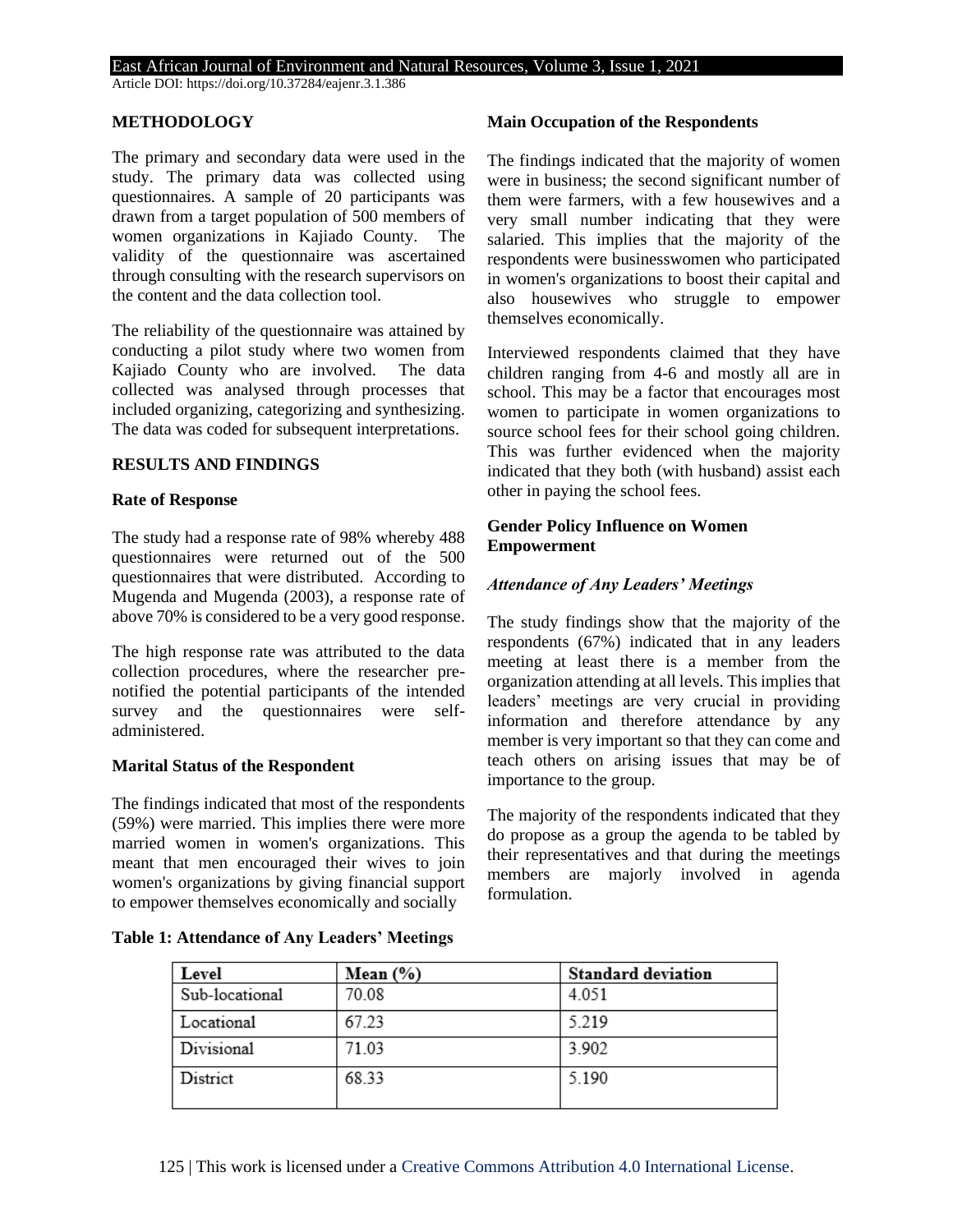Article DOI: https://doi.org/10.37284/eajenr.3.1.386

# *Participation in the Last Poverty Reduction Programme*

The findings showed that the majority of the respondents (68%) indicated that there was no member in their group who participated in the last Poverty Reduction programme at any level. When further interviewed if they have any link/collaboration with any other women associations, a majority indicated that they have collaboration but at locational/divisional level.

This confirms earlier findings that group members attend most of the locational/divisional meetings, therefore, establishing networks that result in women empowerment. Gender roles and stereotypes sometimes interfered with their work.

# *Income Generating Activities and Empowerment of Women*

The findings showed that the majority of the respondents get household income from cash from labour activities, while a smaller number indicated cash from their husbands, others get income from the sale of farm produce with only a few indicating they get income from other sources such as extra money from the businesses they operate.

Interviewed participants claimed that their husbands engage in self-employment activities, followed by those who indicated that they are farmers with only a few indicating that their husbands are salaried. This implies that most of the women in women's organizations had husbands who were self-employed and therefore their wives join organizations to help them get daily bread for their children.

According to Asami (2010), the activities by women groups of Emuhaya, in Kakamega County have positively impacted their living standards through economic empowerment. The women are now able to acquire basic needs such as food, education, medication, housing, including psychological fulfilment; they have also acquired skills such as farming, tailoring, weaving and basketry and making beads ornaments.

### *Impact on Socio-Economic Status*

The findings of the study demonstrated that findings majority of the respondents (89%) indicated that their organizations have positively impacted their socio-economic status, while (11%) indicated that their organizations have not positively impacted their socio-economic status. This implies that women's organizations are very crucial in the socioeconomic development of women in the society. In particular, the organizations have benefited their families to a very high extent through enhancing access to school fees, nutrition, hospital and farming, including capital for their businesses. A study by Kipkurui (2003) conducted in Kericho Municipality concurs that women's organizations enable women to participate in income generating activities which result in women empowerment economically.

# *Awareness in Ownership Rights and Women's Empowerment*

The findings of the study indicated that a majority of the respondents (54%) do not own assets such as business premises and farm equipment. Those who indicated that they do not own assets of their own gave reasons such as husbands being the overall in ownership and that they lack money to buy. This implies that the culture gives a husband an upper hand bought them to control all the assets in the homestead.

Most respondents indicated that the land they live on belongs to their husbands and they lacked control over its use. Further majority also indicated that they do not attend meetings regularly because they are engaged in some other activities like taking care of young children at home; taking care of farm activities and occasionally their husbands do not allow them to attend meetings especially the longdistance meetings.

### **SUMMARY AND FINDINGS**

# **Resource Mobilization and Women Empowerment**

The findings revealed that most of the respondents (44%) do not earn income indicating that the profits accruing from the organizations are re-invested; those who claimed that they get income said that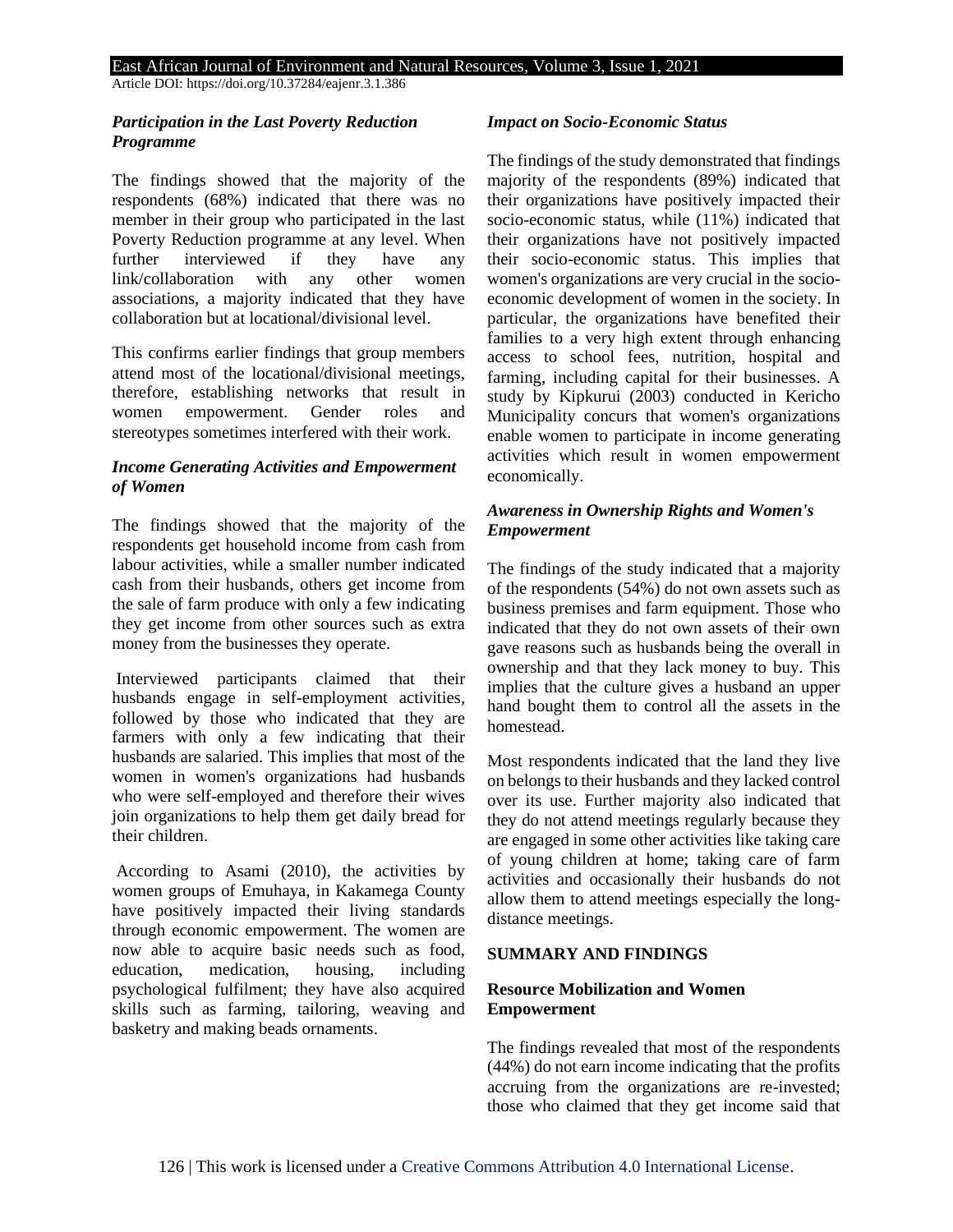Article DOI: https://doi.org/10.37284/eajenr.3.1.386

they use it to buy food and meet children needs such as school fees and medical bills.

The findings concur with Asami (2010) who established that the activities and projects of the women groups raised the living standards of the people in different ways including raising fees for children and meeting their basic needs such as food, shelter and medication

# **CONCLUSION**

Most women's organizations creating awareness in ownership rights to empower women do not own assets of their own and believe that the land they live in belongs to their husbands and that they are in control over it. A majority of women indicated that their groups are represented in leaders' meetings at all levels; and that they participate in poverty reduction programmes.

Most of the organizations generate income through activities such as the sale of farm produce, cash from labour activities and cash from their husbands. Besides, mobilization of resources to empower women through income from the group projects, raise their living standards through activities and projects of the women groups and also provide psychological fulfilment through the sense of belonging to specific groups.

### **RECOMMENDATIONS**

The study recommended that leaders establish women's councils through which the women can participate in leadership matters; which will then empower those regarding organizational matters and make them feel that they are part of agenda formulation and decision making. The study also recommended that men should be sensitized to influence their wives to join women's organization groups. This will help them focus on progress and improve the living standards of their families.

Furthermore, the study recommended that the government of Kajiado County should fund women's organization groups in Kajiado County to enable them to invest more in income generating activities and projects to empower themselves; and stabilize their families. Besides women organizations in the county should collaborate with others from other Counties so as to exchange ideas

on similar projects and discuss further advancements concerning their income generating activities and projects. Future research studies on the same subject should be focused on counties other than Kajiado, for the purpose of comparing and generalizing the findings.

### **ACKNOWLEDGEMENTS**

We wish to appreciate the support of the participants in this research.

### **AUTHORS' CONTRIBUTIONS**

The first and second authors participated in the research process from research conception to the development of research tools, data collection, analysis and writing of the research report.

### **REFERENCES**

- Afshar, H. (1991). *Women, development and survival in the third world*. Longman Group Limited.
- Asami, R. C. (2010). *An investigation into the participation of Women groups in poverty reduction in Emuhaya district of Western Kenya* (Doctoral dissertation, University of NAIROBI).
- Bari, F. (2005, November). Women's political participation: Issues and Challenges. In *United Nations Division for the Advancement of Women Expert Group Meeting: Enhancing Participation of Women in Development through an Enabling Environment for Achieving Gender Equality and the Advancement of Women*. Bangkok (p. 393).
- Chitere, O. P., & Mutiso, R. (Eds.). (2015). *Working with rural communities' participatory action research in Kenya.* University of Nairobi Press.
- Gathigi, H. W. (2000). *The impact of women groups activities on the role and status of women: A study of Ngong division-Kajiado District* (Doctoral dissertation, University of Nairobi).
- Hammond, D. (2010). *The science of synthesis: Exploring the social implications of general systems theory*. University Press of Colorado.